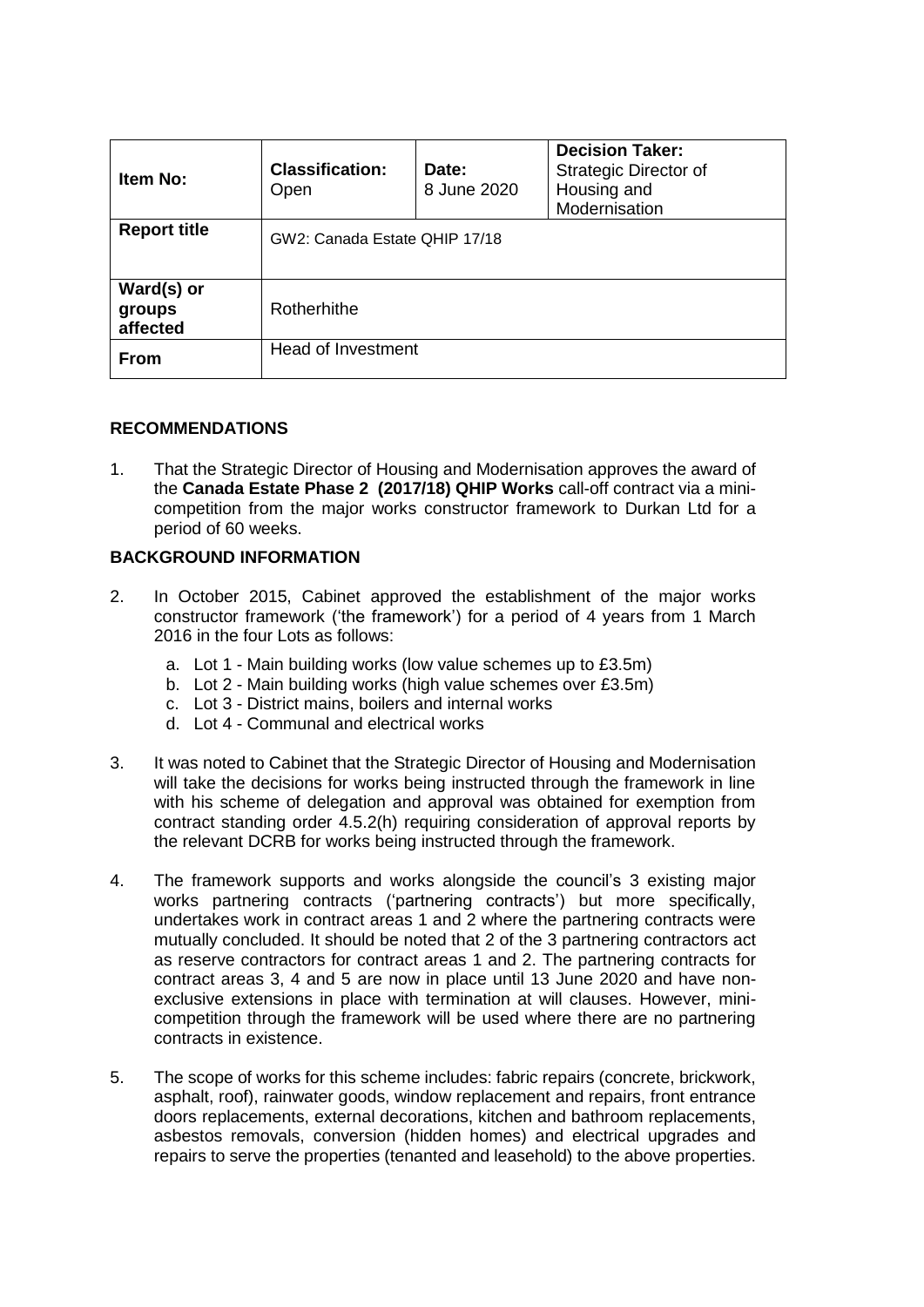- 6. Lot **2** is applicable to these works.
- 7. The duration of the works is 60 working weeks**.**
- 8. These works were initially programmed to commence in December 2018, however, following the tragic events at Grenfell tower, all major works projects were subject to fresh review and scrutiny with the need for review of fire risk assessments on all high risk blocks which officers assisted with the resolution of issues as they arose.
- 9. In addition, there were a number of scheme design issues that needed to be resolved prior to tendering, in regards to the initial window survey for the high rise blocks at Columbia Point and Regina Point but more significantly for the low rise blocks where they were initially tendered to be renewed and then later reviewed to be repaired instead as further investigation showed window parts could now be sourced and therefore a decision was taken by the Director of Asset Management to repair rather than renew.

| <b>Tender Issued (original)</b>                                          | 21/11/2018                                                                       | For complete window renewals to the low-<br>rise blocks                                                                                                                                            |
|--------------------------------------------------------------------------|----------------------------------------------------------------------------------|----------------------------------------------------------------------------------------------------------------------------------------------------------------------------------------------------|
| <b>Tender Return Date -</b><br>(original)                                | 09/01/2019                                                                       | The tender return was put back to 9<br>January 2019, due to the Christmas<br>shutdown.                                                                                                             |
| <b>Tender Addendum</b><br><b>Issued</b>                                  | 22/01/2019                                                                       | Review of the windows for the low rise<br>blocks for repairs rather than renewal as<br>originally tendered.                                                                                        |
| <b>Revised Tender Return</b><br><b>Date</b>                              | 14/02/2019                                                                       | Only 3 out of the 4 tenderers provided<br>revised rates.                                                                                                                                           |
| <b>Tender Evaluation -</b><br><b>issue of Tender</b><br>report(original) | 23/05/2019                                                                       | Potter Raper Ltd issued tender evaluation<br>report                                                                                                                                                |
| <b>Notice of Proposal</b><br>sent out to<br>leaseholders                 | 06/6/2019                                                                        |                                                                                                                                                                                                    |
| <b>Notice of Proposal</b><br>expiration                                  | 28/10/2019                                                                       | The original expiry date for observation<br>was 17 July 2019; this was extended and<br>expired on 28 October 2019due to queries<br>received from leasehold and T&RA/<br>residents                  |
| <b>Further consultations</b>                                             | 02/05/2019<br>12/06/2019<br>17/07/2019<br>23/07/2019<br>08/10/2019<br>07/11/2019 | Leaseholders objections against renewal /<br>T&RA objections against repairing the<br>windows, plus additional residents<br>consultations, T&RA meetings and queries<br>from leaseholders and T&RA |
| <b>Revised Notice of</b><br>Proposal sent out to<br>leaseholders         | 31/01/2020                                                                       | Revised notification was sent to<br>leaseholders following change to<br>specification for repairs to windows which<br>resulted in reduction to the contributions.                                  |

10. The events which contributed to the delays are outlined below:

11. It is recognised that Covid-19 has had an impact on the construction industry and as a result of recent restrictions applied under the Business Continuity Plan and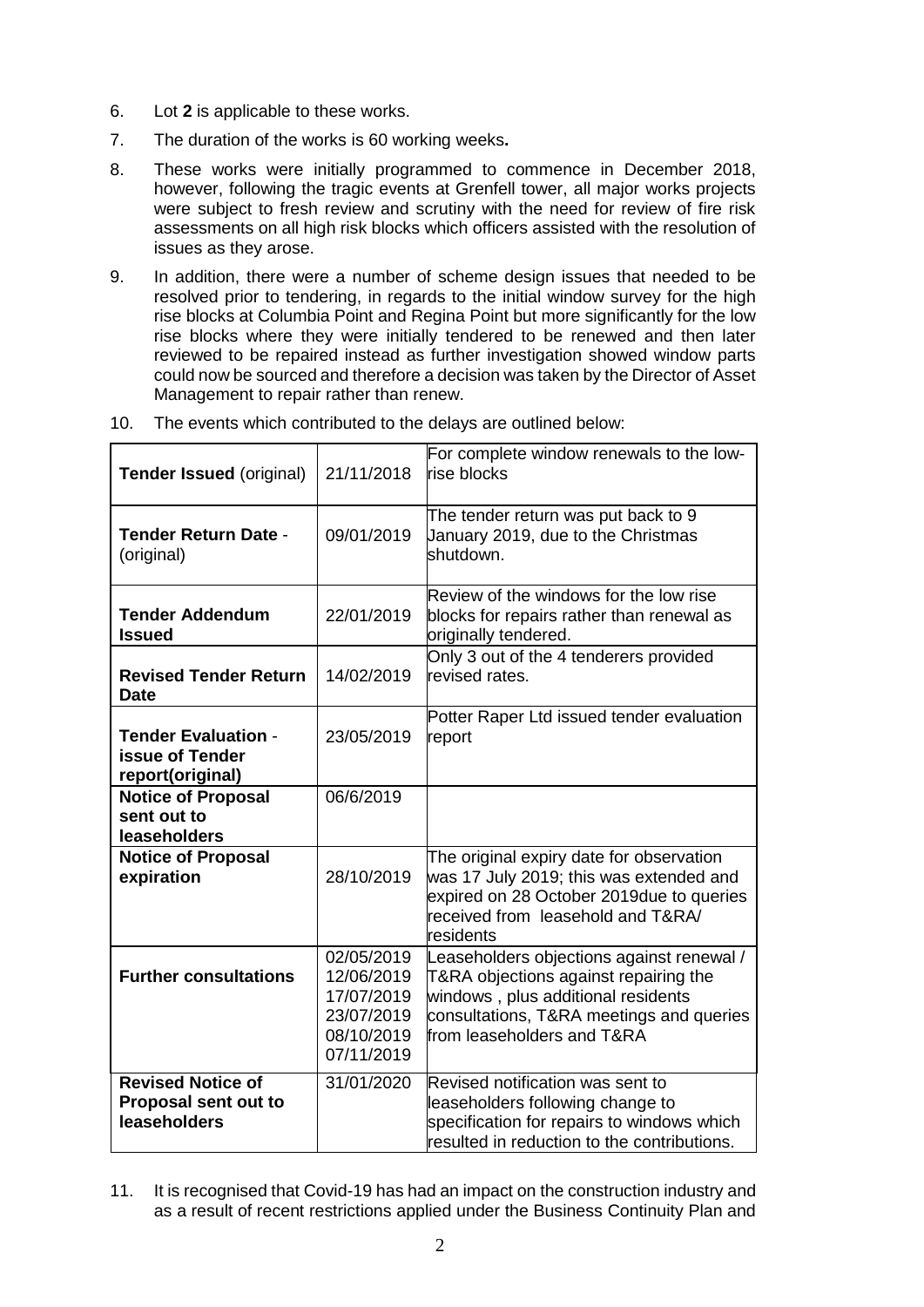directives given, a provisional three months delay affecting the start date is anticipated. This will be reviewed in accordance with the Government guidance issued in relation to the Covid-19 pandemic.

12. Works are therefore expected to start on 1 September 2020 and complete on 26 October 2021.

| <b>Activity</b>                                                                      | <b>Completed</b><br>by/Complete<br>by: |
|--------------------------------------------------------------------------------------|----------------------------------------|
| Forward Plan for this Gateway 2 decision                                             | 01/05/2020                             |
| Approval of Gateway 2: Establishment of major works framework<br>agreement           | 20/10/2015                             |
| Notice of Intention (Applies to Housing Section 20 Leaseholder<br>Consultation)      | 18/09/2018                             |
| Mini competition invitation                                                          | 22/01/2019                             |
| Revised closing date for return of tenders                                           | 14/02/2019                             |
| Completion of evaluation of tenders                                                  | 23/05/2019                             |
| First Notice of Proposal (Applies to Housing Section 20<br>Leaseholder Consultation) | 28/10/2019                             |
| Second Notice of Proposal                                                            | 31/01/2020                             |
| Notification of forthcoming decision - Five clear working days                       | 08/06/2020                             |
| Approval of Gateway 2: Mini competition award report                                 | 17/06/2020                             |
| Scrutiny Call-in period and notification of implementation of<br>Gateway 2 decision  | 26/06/2020                             |
| Contract award                                                                       | 20/07/2020                             |
| <b>Add to Contract Register</b>                                                      | 20/07/2020                             |
| <b>Contract start</b>                                                                | 01/09/2020                             |
| Publication of award notice on Contracts Finder                                      | 01/09/2020                             |
| Contract completion date                                                             | 26/10/2021                             |

# **Procurement project plan (Key Decision)**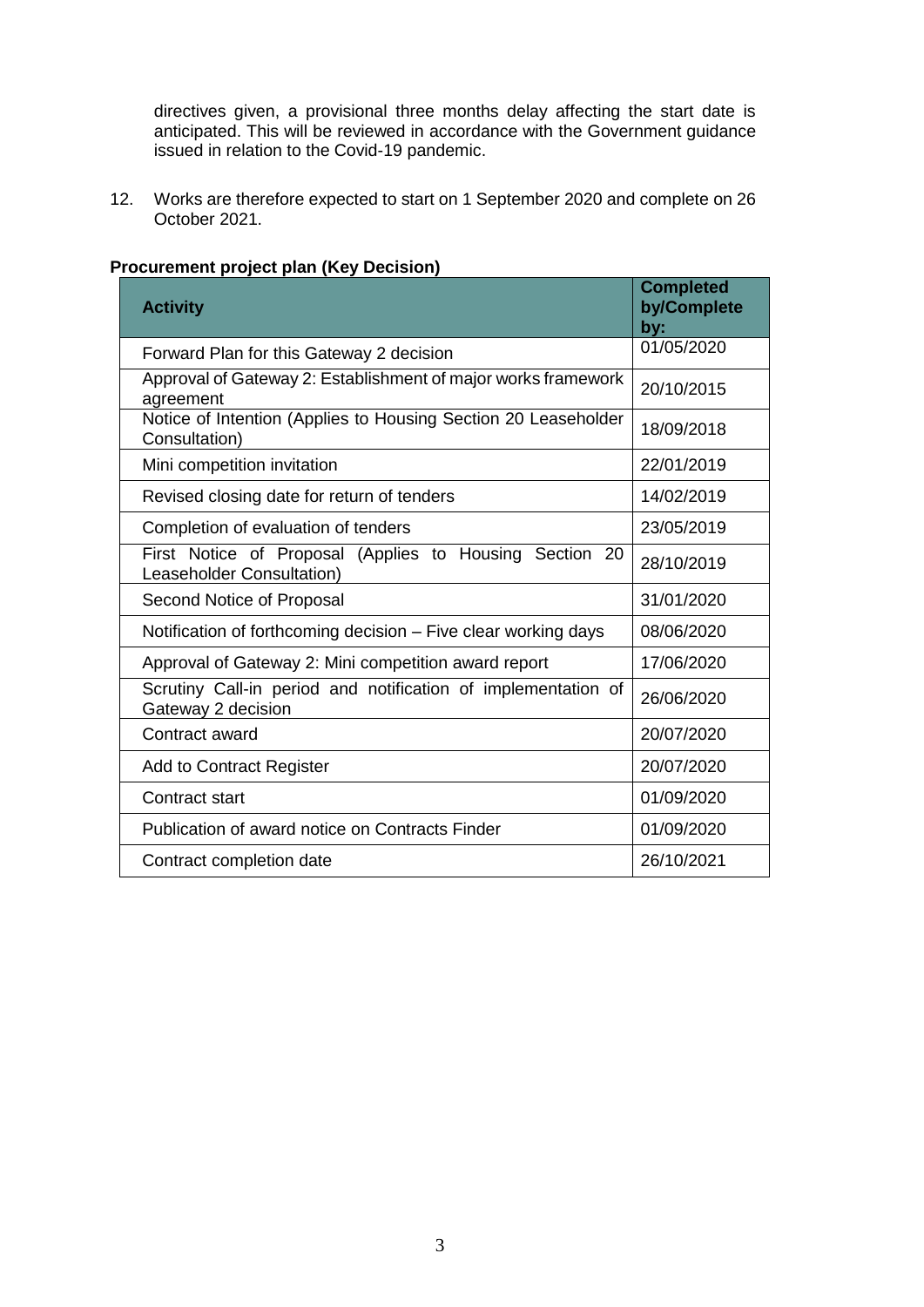# **KEY ISSUES FOR CONSIDERATION**

#### **Description of procurement outcomes**

13. This scheme consists of works to properties on the Canada Estate in the Bermondsey and Rotherhithe area and conversion to 2 Hidden Homes. This includes 58 leasehold properties and 2 Right to Buy (RTB) applicants, as well as 193 tenanted properties. The address details are as follows:

| <b>Block Address</b> |
|----------------------|
| 1-80 Regina Point    |
| 1-80 Columbia Point  |
| 1-18 Calgary Court   |
| 1-18 Manitoba Court  |
| 1-18 Niagara Court   |
| 1-18 Scotia Court    |
| 1-21 Edmonton Court  |

14. The key work elements and indicative costs are as follows:

| <b>Works schedule</b>              |
|------------------------------------|
| <b>Access /Scaffold</b>            |
| <b>External Works</b>              |
| <b>Concrete Works</b>              |
| <b>Mechanical &amp; Electrical</b> |
| <b>FRA Works</b>                   |
| <b>Fire Ducting</b>                |
| <b>External Decorations</b>        |
| <b>Window Repairs</b>              |
| <b>Sundries</b>                    |
| <b>Communal Finishes</b>           |
| <b>Roof Works</b>                  |
| <b>Metal Works</b>                 |
| Asphalt                            |
| <b>Kitchens</b>                    |
| <b>Bathrooms</b>                   |
| Doors                              |
| <b>Brickwork Repairs</b>           |
| <b>Asbestos Removal</b>            |
| <b>Conversion (HIDDEN HOMES)</b>   |
| <b>Provisional Sums</b>            |
| <b>Design Fees</b>                 |
| <b>Preliminaries</b>               |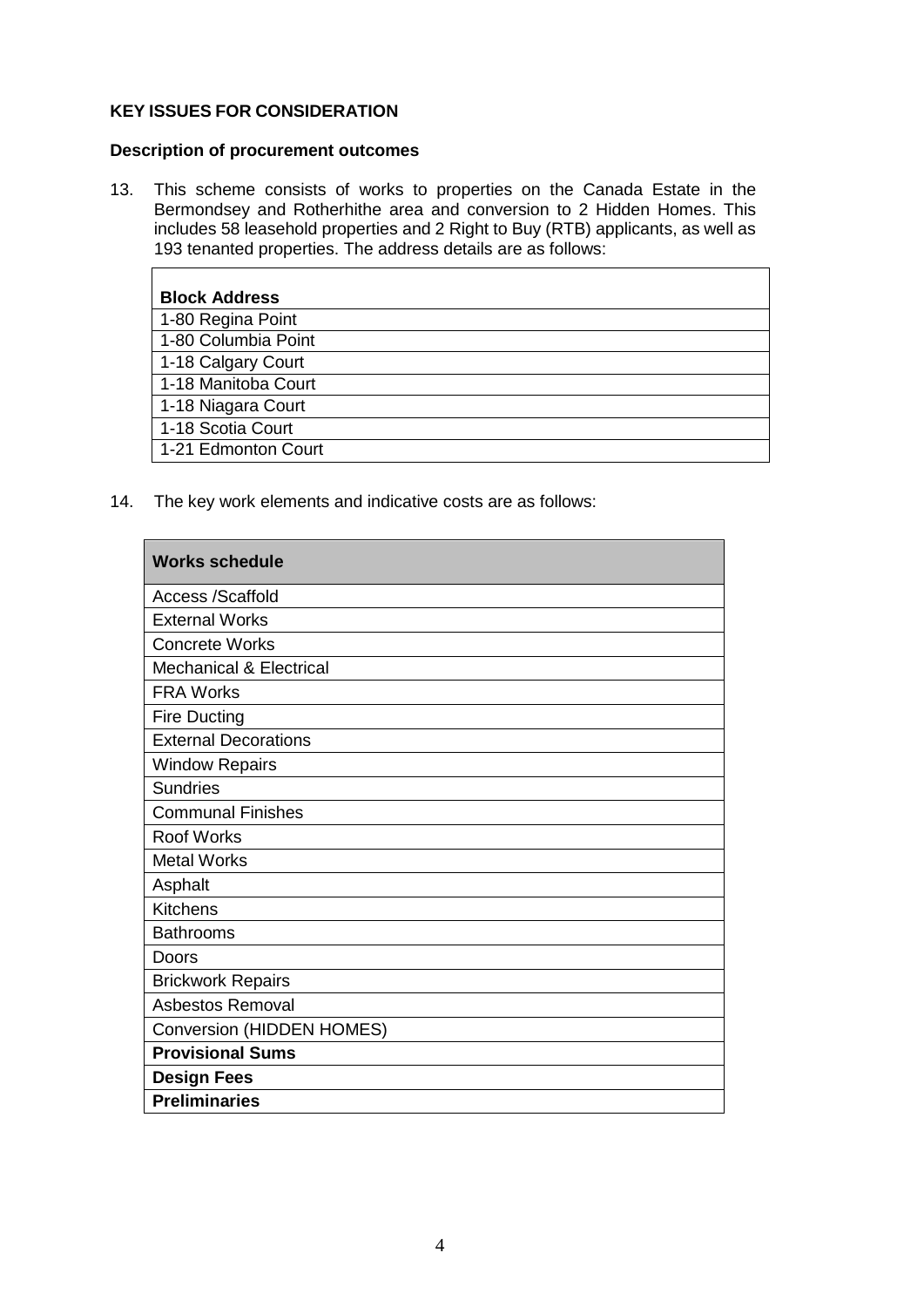### **Policy Implications**

- 15. This scheme is designed to deal with work to meet the Quality homes Investment Programme (QHIP) which includes works to maintain decency and deliver the councils commitment to improve the residents' quality of life.
- 16. Planning consent not yet given, but is required for the works being undertaken to replace the windows to the high rise blocks within this scheme.
- 17. As part of the overall procurement process for this framework, Durkan Ltd was assessed and indicated compliance with the council's equal opportunities policy. This scheme is for works to the housing stock and will benefit all residents in the blocks affected.
- 18. This report confirms that, where applicable, this scheme is designed in compliance with the council's design specification as included in the overall procurement process for the framework.

#### **Decent Homes**

19. Once all works are completed under this scheme, all properties including the newly built hidden homes properties, will achieve the Government's Decent Homes standard.

#### **Mini competition Process**

- 20. The call-off arrangements set out in the 'operation of the framework' document was followed and a mini-competition procedure was carried out.
- 21. As the scope of this work is of a nature where charges can be recovered from leaseholders under section 20 of the Landlord and Tenant Act 1987, leaseholder consultation was carried out. The council did not receive leaseholder nominations**.**
- 22. All contractors listed on Lot 2 were invited to participate in the mini-competition process with instructions to return the tender by 1pm on 14 February 2019. The list of contractors invited is as follows:
	- Durkan Ltd
	- Mears Ltd
	- Mulalley & Co Ltd
	- **Engie Regeneration Ltd**
	- Axis Europe Plc
	- Lakehouse Contracts Ltd
- 23. Only 4 contractors returned a tender.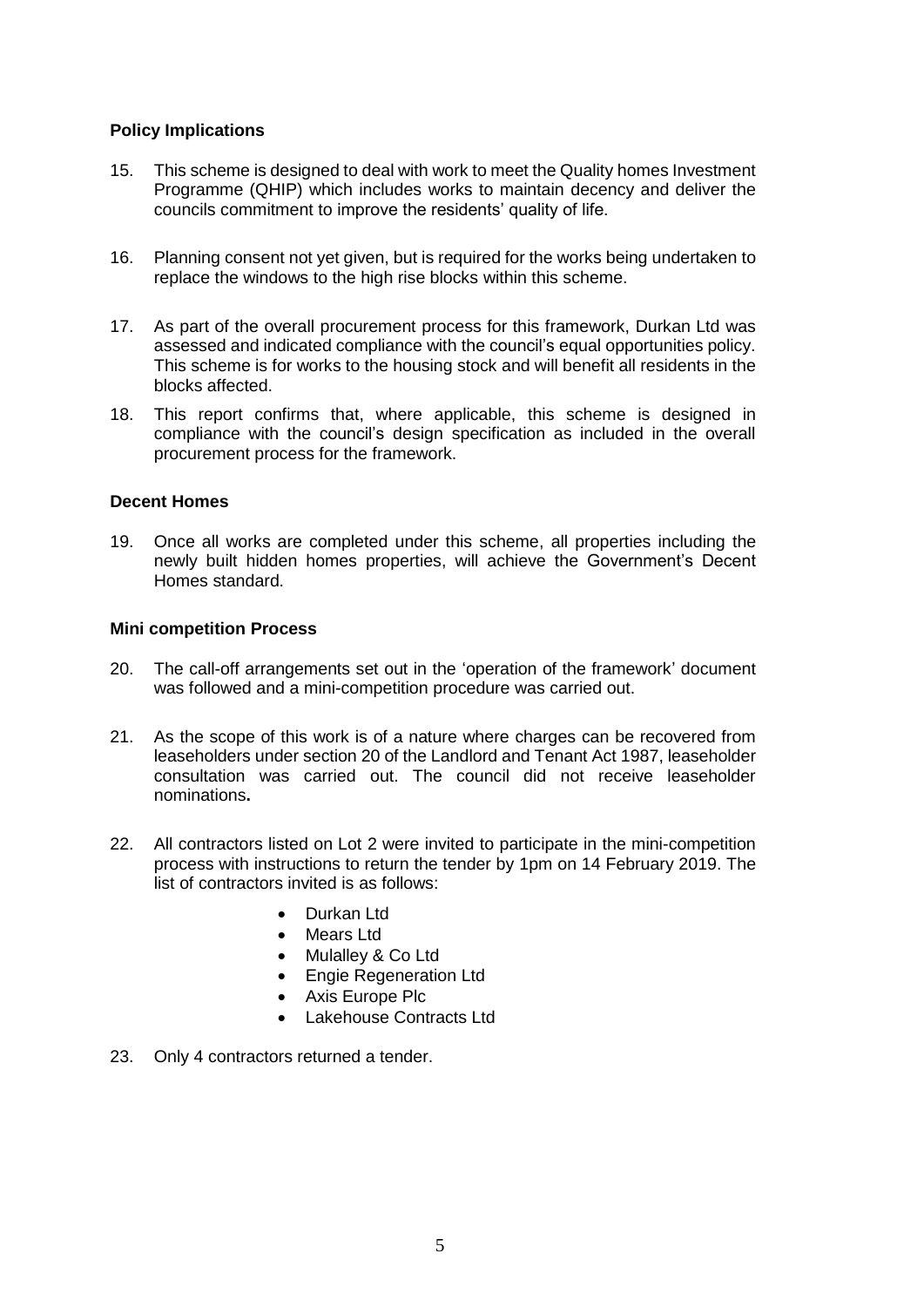#### **Mini-competition Evaluation**

- 24. The tenders were evaluated in line with the rules set out in the framework.
- 25. Representatives from Potter Raper Ltd (formerly Potter Raper Partnership) (PRL) participated in the tender evaluation process which involved checking whether all requirements set out in the checklist were met and assessment of price and quality specific to this scheme.
- 26. All tenderers were required to complete and confirm that they meet the requirements set out in the checklist. The checklist was satisfactorily completed by all tenderers.
- 27. The quality element of the submissions was assessed on a pass/fail basis.
- 28. The quality criteria for these works were as follows:
	- Resources and management of call-off contract.
	- Management of sub-contractors.
	- Health and Safety (H&S) proposals for the call-off contract.
	- Design Proposals.
- 29. The quality submissions were scored using a  $1 3$  scoring systems as set out in the 'operation of the framework' document. At this stage, tenderers were required to meet a minimum threshold of 3. If they failed to meet this standard, they were not assessed any further in this process. All tenderers achieved the threshold 3.
- 30. The results of the quality criteria assessments were as follows**:**

| <b>Contractor</b>       | <b>Pass/Fail</b> |
|-------------------------|------------------|
| l Durkan Ltd            | Pass             |
| Mulalley & Co Ltd       | Pass             |
| Mears Ltd               | Pass             |
| Lakehouse Contracts Ltd | Pass             |

- 31. Tenderers were required to complete a scheme specific schedule of rates. The price evaluation included the pricing of an actual works package plus rates for composite items. Separately tendered percentages applied to overheads and profit. The costs obtained for this scheme are based on the rates tendered within the framework. This does not preclude the contractor from offering a lower rate than the framework tender.
- 32. Prices were sought from 4 contractors within this Lot 2, and the results for the 4 tenders received were as follows:

| Contractor                     |
|--------------------------------|
| Durkan Ltd                     |
| Mulalley & Co Ltd              |
| Mears Ltd                      |
| <b>Lakehouse Contracts Ltd</b> |

- 33. All priced documents submitted were checked for arithmetical errors and general compliance with the tender requirements by PRL.
- 34. On 22 January 2019 PRL issued a tender addendum to the 4 tenderers requesting them to submit prices for window repairs as opposed to window renewal, for the low rise blocks in the scheme as noted in the table in paragraph 11 resulting in a revised tender return date of 14 February 2019.
- 35. Only three of the tenderers submitted prices.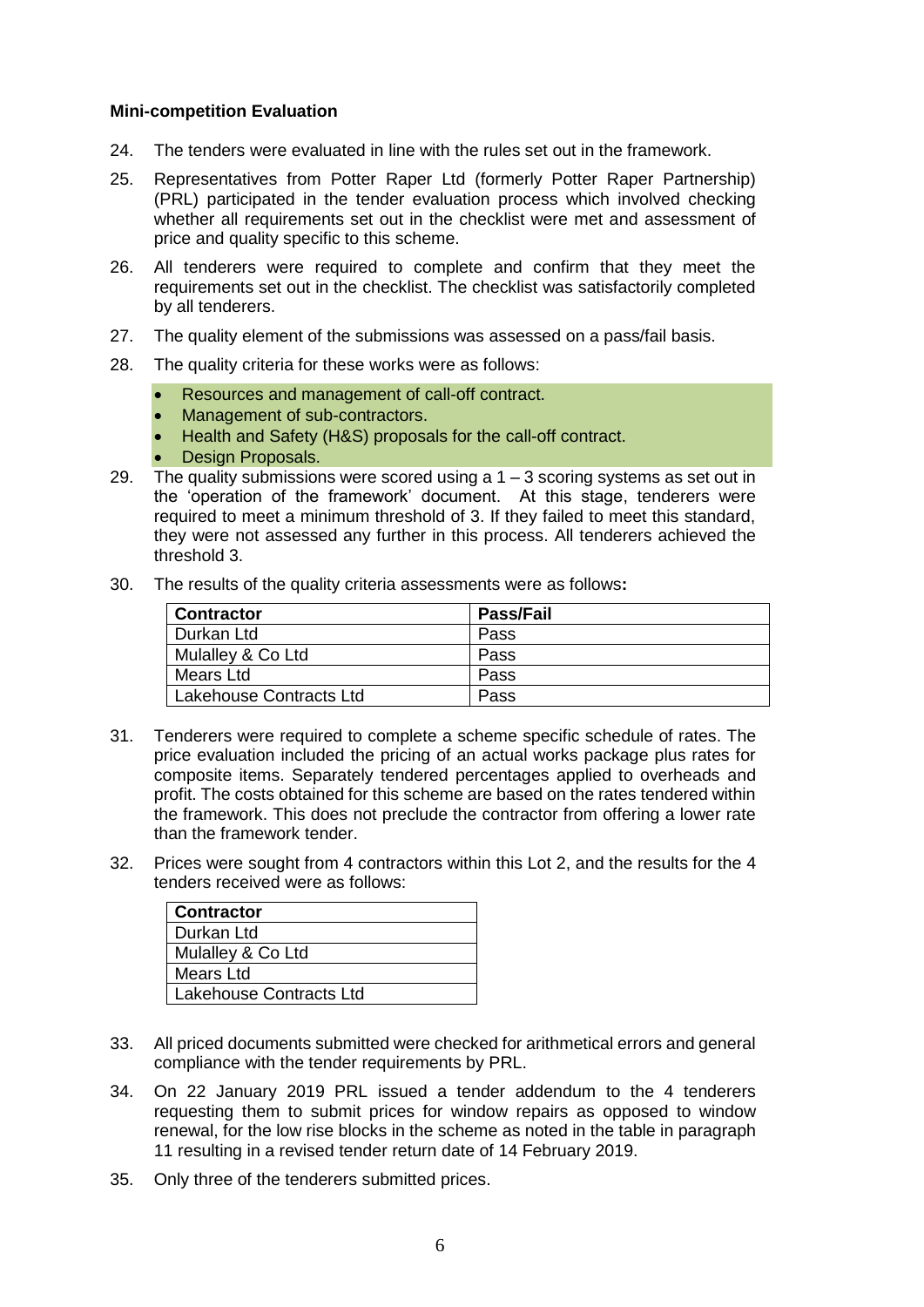- 36. As Lakehouse Contracts Ltd went into liquidation in August 2019, notice was given in December 2019 to terminate their framework agreement under Lot 2 and therefore they could no longer be considered for this project.
- 37. The council's appointed quantity surveyor has confirmed that the pricing has been checked in line with the framework's schedule of rates and confirmed that they are a combination of equal to and or lower than the rates set out on the framework.
- 38. Therefore, on the basis of the mini-tender submitted, the contractor recommended for this scheme is Durkan Ltd.

#### **Plans for monitoring and management of the contract**

- 39. The performance of the framework contractors is monitored and managed by the investment team in accordance with the framework. Each project manager in the investment delivery team or other departmental officers calling from the framework provide a quarterly monitor on the performance of the framework contractors on the schemes they are working on as the framework contractors are expected to achieve certain targets set out in the Key Performance Indicators (KPIs) around the areas of time, cost and quality.
- 40. The framework contractors are monitored against these KPIs on a regular basis as if the framework contractors fail to perform to the required standard, their 'calloff' contract(s) can be terminated, their mini-competition opportunities can be restricted or they can be removed from the framework.
- 41. It is confirmed that this framework contractor has had 0 contracts terminated, 0 mini-competition opportunity exclusions and they have not been removed from the framework for Lot 2.
- 42. These 'call-off' contracts, whilst predominantly design and build contracts, have all design and work proposals examined and checked by both internal lead designers and cost consultants or by one of the council's professional technical services consultants, Calfordseaden LLP or PRL. It is confirmed for this scheme that the lead design services will be provided by PRL and cost management by PRL.
- 43. The spend and performance is monitored by the head of investment and reported each quarter to the major works core group led by the Deputy Leader and Cabinet Member for Housing, the Housing Investment Board led by the Strategic Director of Finance and Governance**.**

### **Health and Safety Plan**

44. The CDM 2015 regulations require a developed health and safety plan to be in place prior to commencement of works and the appointment of the principal designer at scheme inception. It is confirmed that the principal designer role will be provided by PRL who were appointed on 15 April 2016. Works will not commence on site until it is confirmed that the health and safety plan is sufficiently developed for the type of works proposed. The plan applies to the council's residential refurbishment programme works to Canada Estate (incorporating works internally and externally to 1-80 Regina Point, 1-80 Columbia Point, 1-18 Calgary Court, 1-18 Manitoba Court, 1-18 Niagara Court,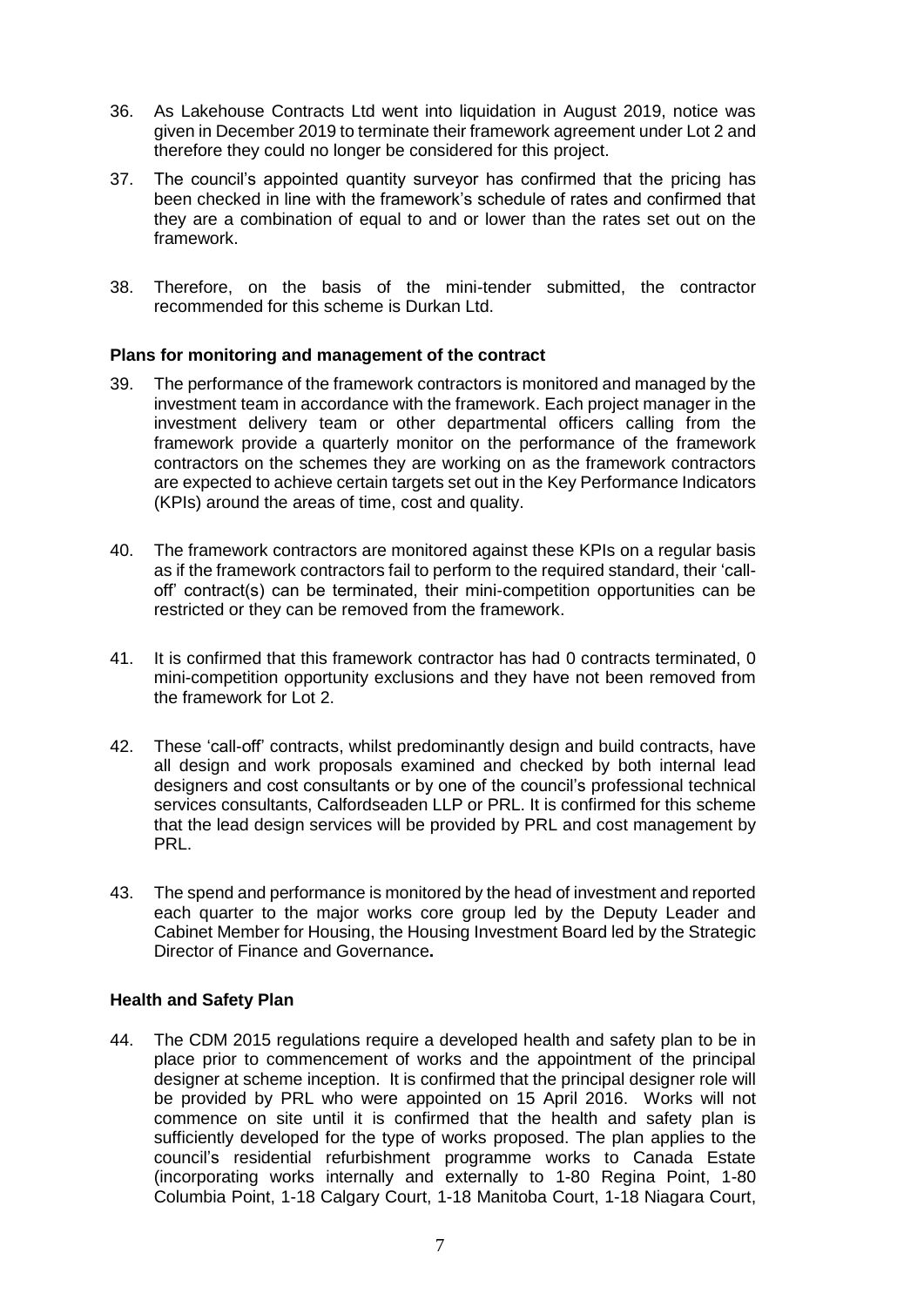1-18 Scotia Court and 1-21 Edmonton Court). Given Covid-19 and required social distancing, Durkan Ltd will be required to provide the council with a method statement confirming how they will manage the required social distancing on site during Covid -19 in line with CLC's Site Operating Procedures (SOP) and what assurances they will make as to standards of heath and safety on site.

# **Leasehold Implications**

45. Formal legal consultation with leaseholders has been undertaken by the council's specialist housing services team.

# **Financial Implications**

- 46. In addition to the works cost, it is considered prudent to add a 5% risk contingency fund, to the contract sum to allow for any unforeseen issues. Any additional works will be agreed with the lead designer and project manager and any costs arising due to any unforeseen works will be agreed by the quantity surveyor.
- 47. The works identified in this report form part of the Housing Investment Capital programme and the scheme budget will be vired from the QHIP 2017/18 and the respective LD2 budgets, and funded from HRA resources identified for the QHIP programme.
- 48. The 2 Hidden Homes allocated at Regina Point and Columbia Point project and will be funded by the GLA Grant secured, S106 and borrowing if necessary. The budget will come from the following capital budget allocations:
	- QHIP 2017/18 budget
	- Installation of smoke detectors tenanted properties
	- Installation of smoke detectors leasehold properties
	- Hidden Homes at Regina and Columbia from the Hidden Homes Budget in the Capital programme.

### **Legal Implications**

49. It is confirmed that this scheme falls under Lot 2 and the 'call-off' contract to be used is JCT Intermediate Building Contract with Contractor's Design 2011. The contract documentation will be passed to legal services to formalise a contract for the scheme in due course.

### **Consultation**

- 50. Consultation meetings were held with residents, resident's project board and the residents and tenants association between 2 March 2017, 5 March 2018, 9 April 2018, 12 & 27 September 2018, 5 December 2018, 23 January 2019, 2 May 2019, 6 March 2019, 12 June 2019, 17 & 23 July 2019 and 8 October 2019 & 7 November 2019 to discuss the scope of works. In addition, a leaseholders meeting was held on 17 July 2019 to discuss their contributions. All residents, the T&TRA and local councillors will be written to advise the commencement date of the works and a further meeting will be held to introduce the appointed contractor.
- 51. Regular meetings will be held with resident representatives during the course of the works to provide regular updates, and address any concerns that may arise.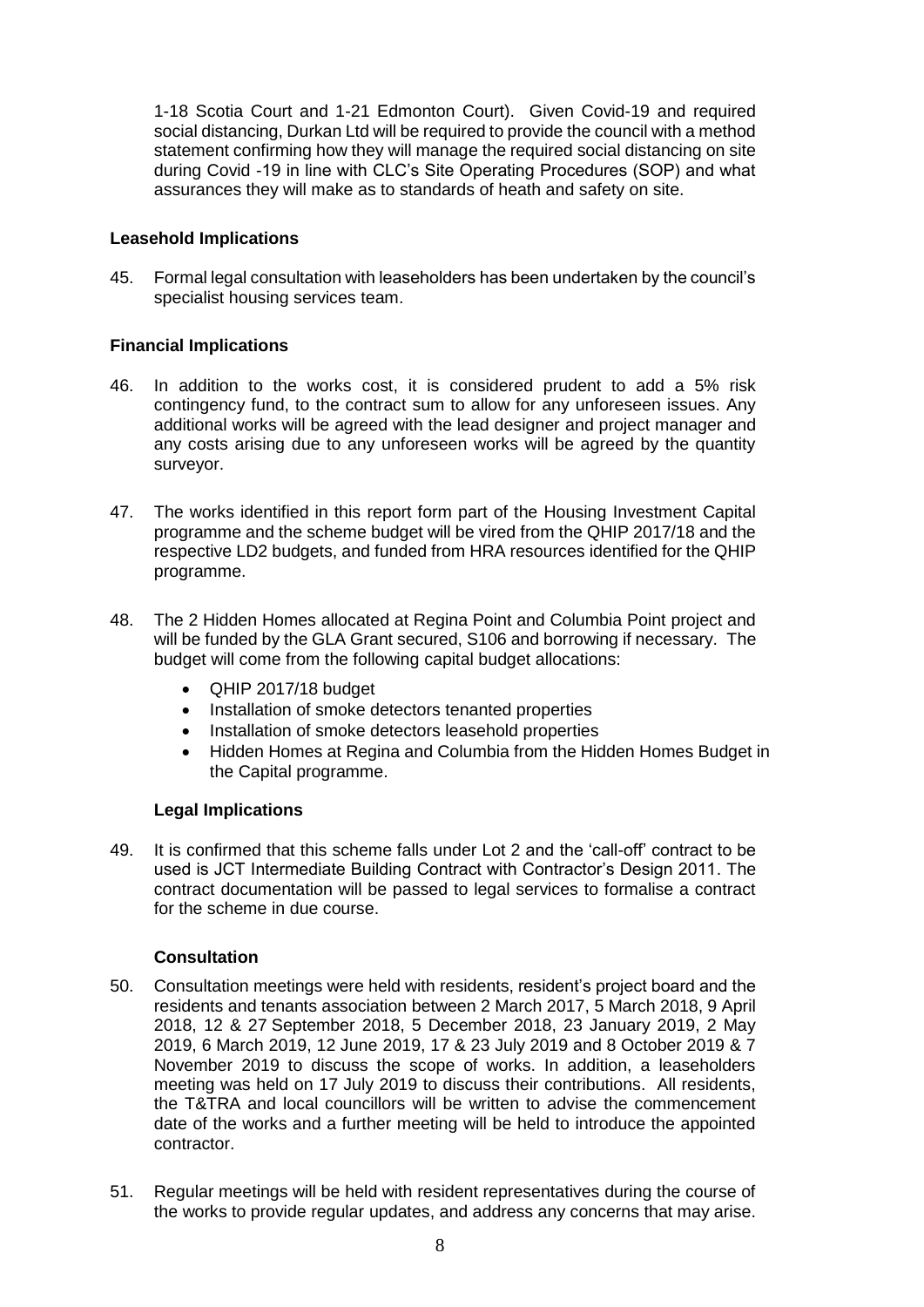Regular newsletters will be issued as the works progresses, and residents will be invited to regular coffee mornings. In addition, a resident's project board will be established to discuss the works once the project comes on site. The resident project board will meet on a monthly basis for the duration of the works package.

# **SUPPLEMENTARY ADVICE FROM OTHER OFFICERS**

#### **Strategic Director of Finance and Governance (H&M20/027)**

- 52. The report is requesting delegated approval from the Strategic Director of Housing and Modernisation to award the Canada Estate Phase 2 QHIP (2017/18) and the Columbia and Regina House, Hidden Homes call-off contract via a mini-competition from the major works constructor framework to Durkan Limited.
- 53. The financial implications section provides details on how these costs are to be funded. Any other costs connected with this contract are to be contained within existing departmental revenue budgets.
- 54. There is an estimated resource shortfall for the Housing Investment Programme over the life of the programme. There is also likely to be further demand on the capital programme as a consequence of local or national demands for resources following the tragic Grenfell fire and the programme may be disrupted by the ongoing COVID 19 pandemic. It is, therefore, important that the cost of these works is carefully monitored and that accurate forecasting is in place.
- 55. Any variation or extension of the contract beyond the scope of this report will require further approval in line with the council's procurement protocols.

### **Head of Procurement**

- 56. This report is seeking Strategic Director of Housing and Modernisation approval for a works contract to Durkan Ltd following a mini competition from the Major Works Construction Framework (lot 2 )
- 57. The report describes how the submissions were evaluated and the results of that process.
- 58. Paragraphs 9 to 13 explains that for a number of reasons these works have been delayed, namely additional fire safety measures, scheme design amendments and impact of Covid 19 since March 2020.
- 59. Paragraphs 26 to 44 confirm that in accordance with the framework guidance quality was initially assessed against a minimum threshold and then price. The report confirms that rates submitted by the winning contractor were equal to and or lower than the rates set out on the framework.
- 60. The monitoring and managing arrangements for this contract going forward are described in paragraphs 45 to 49 and should go some way towards ensuring delivery is on time and to the required standards.

### **Director of Law and Democracy**

61. This report seeks the approval of the Strategic Director of Housing and Modernisation to the award of the Canada Estate Phase 2 (2017/18) QHIP Works 'call-off' contract to Durkan Ltd as further detailed in paragraph 1. It is confirmed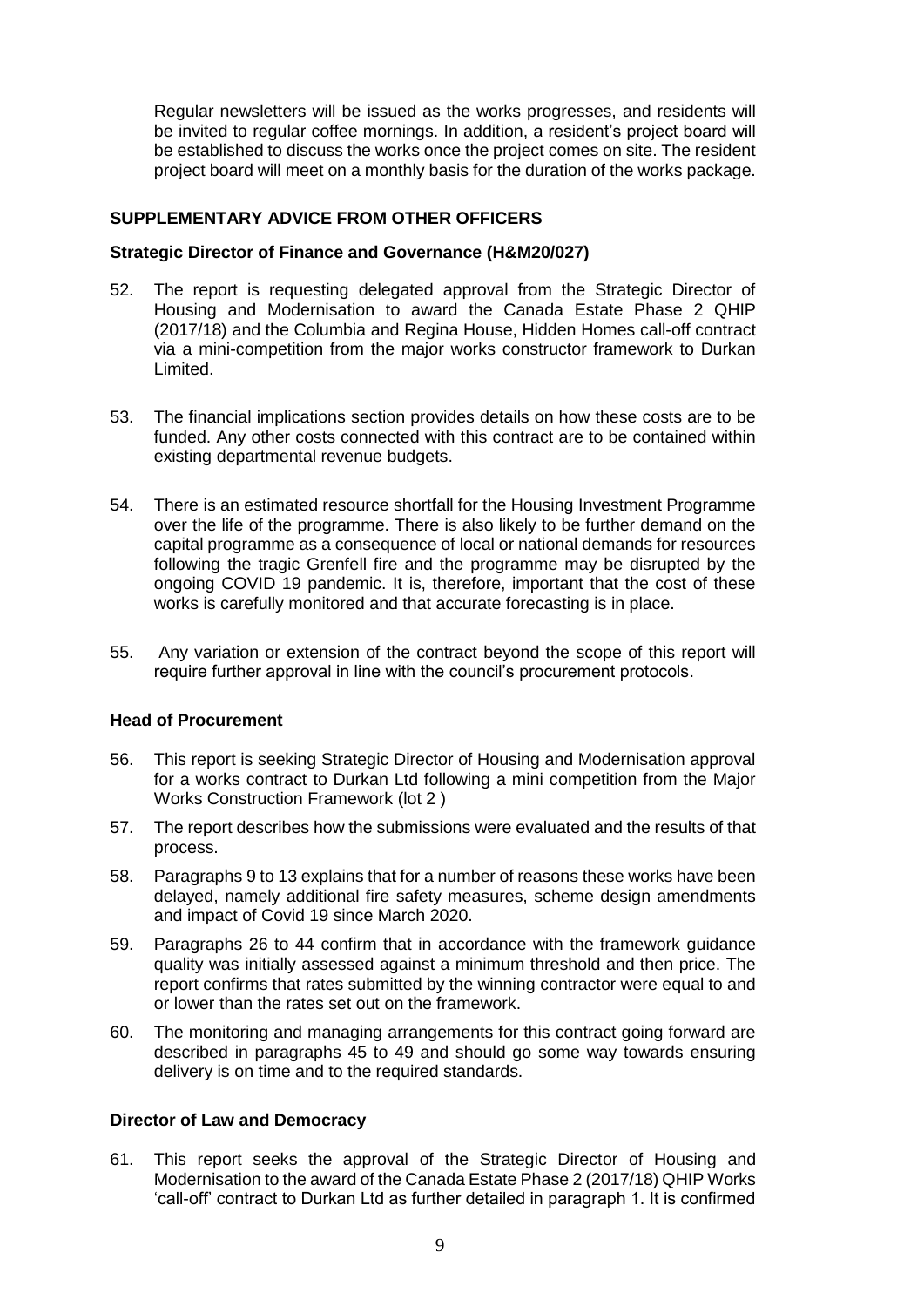at paragraph 4 that the decision to award works instructed through the major works constructor framework is reserved to the Strategic Director of Housing and Modernisation without the need for consideration of this report by his DCRB.

- 62. The value of the works is such that they are subject to taking all reasonable steps to obtain at least five tenders following a publicly advertised competitive tender process in accordance with contract standing orders (CSO) 4.3. However, paragraph 3 of this report confirms that in October 2015 a major works constructor framework was established, following an EU compliant tendering exercise, through which mini-competition procedures are undertaken under each of the four Lots.
- 63. Paragraphs 10, 11, 23 and 24 confirm that a mini-competition procedure was carried out for these works under Lot 2 to the 5 framework contractors including reasons for the 15-month delay to this project together with why only 2 bids were received. Officers are satisfied that the mini-competition was carried out in accordance with the major works constructor framework mini-competition process and that Durkan Ltd's bid was priced in line with the framework rates.
- 64. The Strategic Director's attention is drawn to the fact that 15 months have elapsed since this project was initially tendered and that written confirmation has been received from Durkan Ltd that they will stand by their revised tender price as confirmed in paragraph 43. Given the Covid-19 pandemic, officers will request Durkan Ltd to provide the council with a method statement response around their social distancing measures and health and safety measures to protect staff whilst on site and this method statement response will be incorporated into the contract and referenced in the letter of award.
- 65. CSO 2.3 requires that no steps should be taken to award a contract unless the expenditure has been approved. Paragraphs 51-55 confirm the financial implications of this award.

#### **Director of Exchequer (for housing contracts only)**

- 66. These are works of repair and are therefore chargeable to leaseholders under the terms of their leases.
- 67. There are 58 leasehold and 2 Right to Buy properties included in the contract that will be affected by the works. In accordance with the Landlord and Tenant Act 1985 (as amended) Notices of Intention were served on 19 April 2018 and the observation period ended on 18 September 2018.
- 68. Section 20 notices of proposal were served on 6 June 2019 and expired on 28 October 2019. There were 10 observations received from leaseholders included in this package and they were responded to in writing. The observations were not of a nature that would impact on the commencement of these works. Following queries received during this process it was decided that the windows in the low rise buildings on the Canada Estate are in a condition that allows for repairs to be undertaken in place of complete renewal. This was communicated to homeowners via a letter on the 31 January 2020.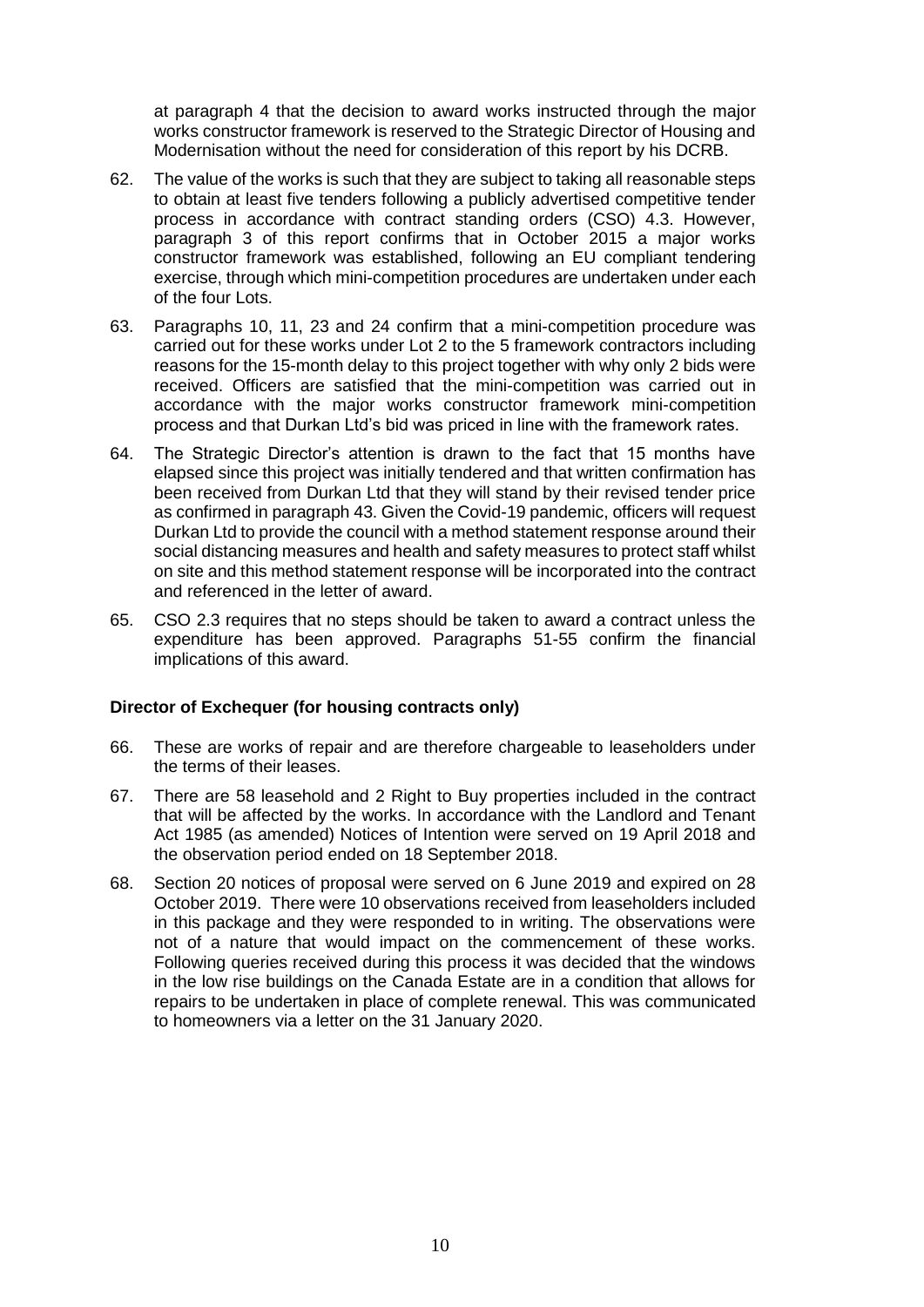# **PART A – TO BE COMPLETED FOR ALL DELEGATED DECISIONS**

Under the powers delegated to me in accordance with the Council's Contract Standing Orders, I authorise action in accordance with the recommendation contained in the above report.

 $\langle 0_{l} \rangle$ 

23 June 2020

Signature…………………………………………………. Date ……………………. **Michael Scorer, Strategic Director of Housing and Modernisation**

### **PART B – TO BE COMPLETED BY THE DECISION TAKER FOR:**

- 1) All key decisions taken by officers
- 2) Any non-key decisions which are sufficiently important and/or sensitive that a reasonable member of the public would reasonably expect it to be publicly available.

# **1. DECISION(S)**

As set out in the recommendations of the report.

# **2. REASONS FOR DECISION**

As set out in the report.

**3. ALTERNATIVE OPTIONS CONSIDERED AND REJECTED BY THE OFFICER WHEN MAKING THE DECISION**

Not applicable.

**4. ANY CONFLICT OF INTEREST DECLARED BY ANY CABINET MEMBER WHO IS CONSULTED BY THE OFFICER WHICH RELATES TO THIS DECISION**

**5. NOTE OF ANY DISPENSATION GRANTED BY THE MONITORING OFFICER, IN RESPECT OF ANY DECLARED CONFLICT OF INTEREST**

*If a decision taker or cabinet member is unsure as to whether there is a conflict of interest they should contact the legal governance team for advice.*

# **6. DECLARATION ON CONFLICTS OF INTERESTS**

**I declare that I was informed of no conflicts of interests.\***

**or**

#### **I declare that I was informed of the conflicts of interests set out in Part B4.\***

(\* - Please delete as appropriate)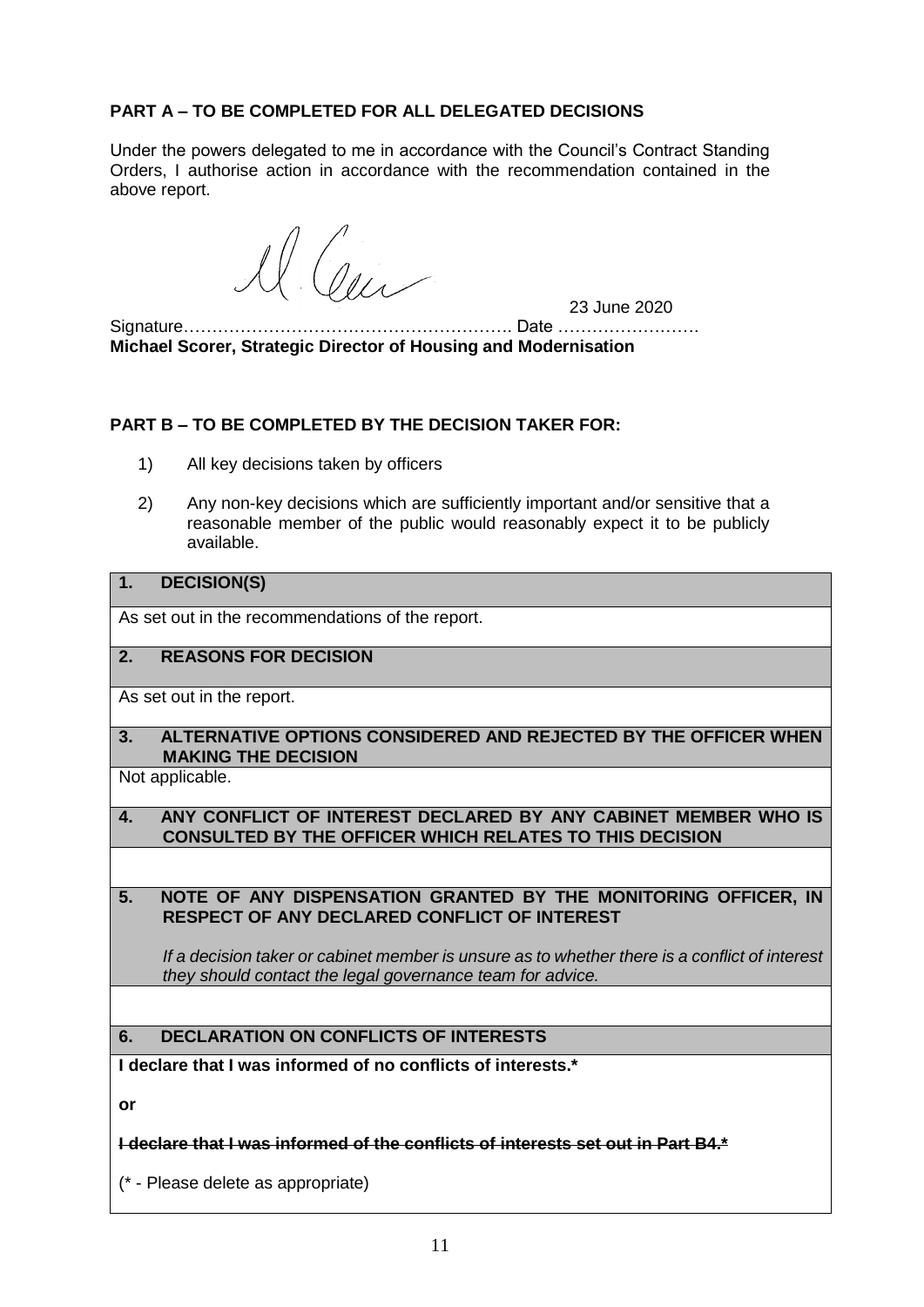# **BACKGROUND DOCUMENTS**

| Title:                   | <b>Held at</b>                | <b>Contact</b>                      |
|--------------------------|-------------------------------|-------------------------------------|
| Major works project file | 160 Tooley Street, SE1<br>2QH | Courtland Fletcher<br>020 7525 1145 |

#### **APPENDICES**

| <b>Appendix number</b> | <b>Title of appendix</b> |
|------------------------|--------------------------|
| <b>NONE</b>            |                          |

# **AUDIT TRAIL**

| <b>Lead Officer</b>                                                        | Ferenc Morath, Head of Investment    |  |            |     |     |  |
|----------------------------------------------------------------------------|--------------------------------------|--|------------|-----|-----|--|
| <b>Report Author</b>                                                       | Courtland Fletcher, Contract Manager |  |            |     |     |  |
| <b>Version</b>                                                             | Final                                |  |            |     |     |  |
| <b>Dated</b>                                                               | 8 June 2020                          |  |            |     |     |  |
| <b>Key Decision</b>                                                        | If yes, decision date<br>Yes         |  |            | N/A |     |  |
|                                                                            | on forward plan                      |  |            |     |     |  |
| <b>CONSULTATION WITH OTHER OFFICERS/DIRECTORATES/CABINET MEMBER</b>        |                                      |  |            |     |     |  |
| <b>Officer Title</b><br><b>Comments Included</b><br><b>Comments Sought</b> |                                      |  |            |     |     |  |
| Strategic Director of Finance and                                          |                                      |  | Yes<br>Yes |     |     |  |
| Governance                                                                 |                                      |  |            |     |     |  |
| <b>Head of Procurement</b>                                                 |                                      |  | Yes<br>Yes |     |     |  |
| Director of Law and Democracy                                              |                                      |  | Yes<br>Yes |     |     |  |
| Director of Exchequer                                                      |                                      |  | Yes        |     | Yes |  |
| Cabinet Member                                                             |                                      |  | n/a<br>n/a |     |     |  |
| Date final report sent to Constitutional Officer<br>23 June 2020           |                                      |  |            |     |     |  |